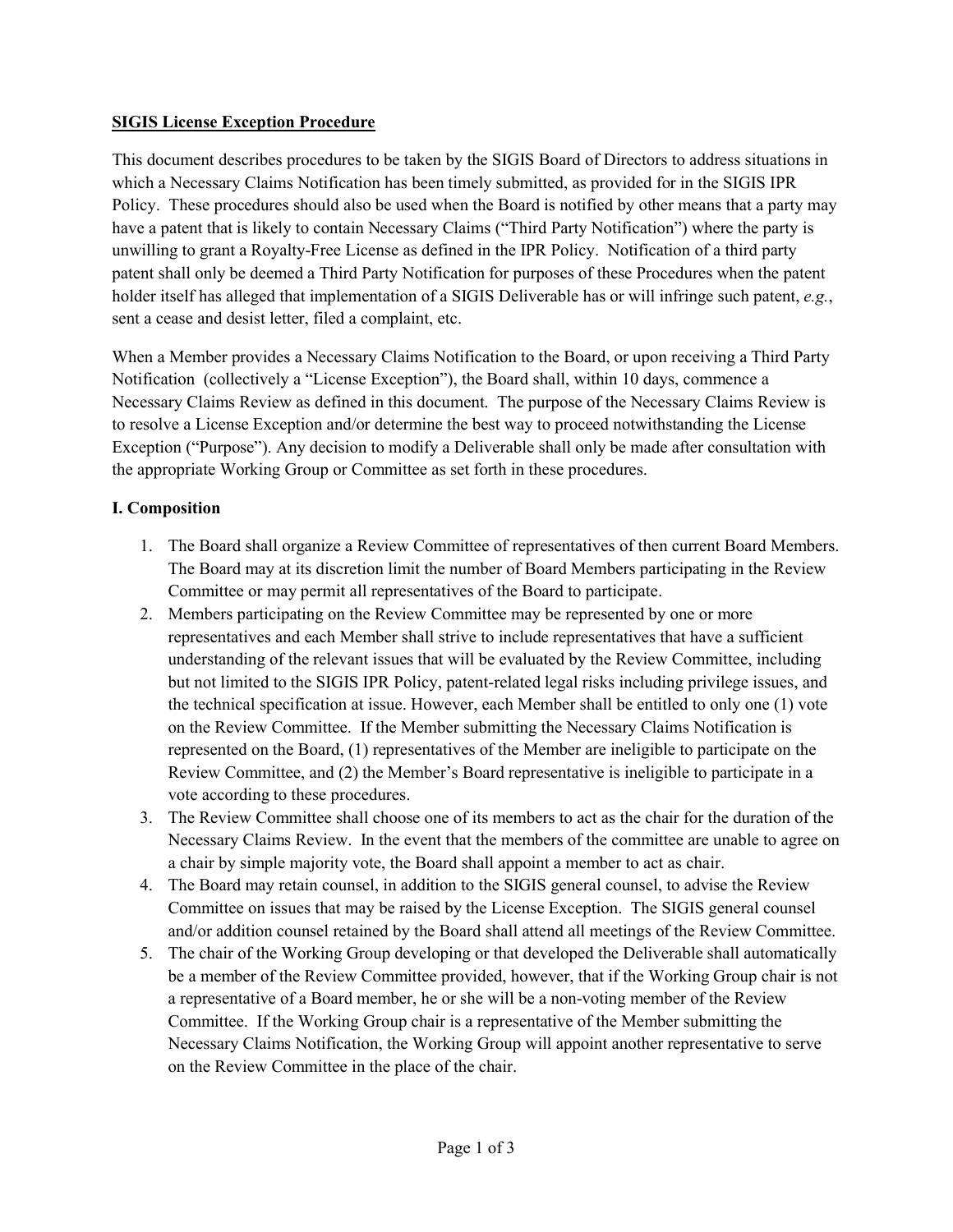## **II. Process**

The Necessary Claims Review is conducted as follows:

- 1. The Review Committee shall be formed within 10 days of receiving a notification of a License Exception. At the initial meeting of the Review Committee, the representatives, in conjunction with legal counsel, shall endeavor to identify any common legal interests that may exist between the Members of the Review Committee.
- 2. The Review Committee Chair, with the advice and counsel of the SIGIS general counsel and such legal counsel as the Board may retain to advise the Review Committee, shall conduct the business of the Review Committee, within the Purpose described above based on a simple majority vote of the committee members.
- 3. The Review Committee may, at any time during the Necessary Claims Review, request the assistance of any SIGIS Working Group or Committee to assist in its efforts.
- 4. The Review Committee shall, within 60 days of formation, investigate options for moving the Draft Deliverable forward, or in the case of a Final Deliverable, sustaining it, in light of the notification. All investigations conducted by the Review Committee shall be conducted under the guidance and at the request of the SIGIS general counsel and/or such legal counsel as the Board may retain to advise the Review Committee. Based upon the investigation conducted by the Review Committee, the SIGIS general counsel shall prepare a confidential and privileged report for the Board with advice as to how to proceed in view of the License Exception. The report shall include the following findings:
	- a. *For a Necessary Claims Notification:* Whether the Member that provided the Necessary Claims Notification, will voluntarily withdraw the notification, either because the Member has determined that it does not hold any Necessary Claims, the claim covers a Contribution made by that Member, or because the Member is now willing to grant the Royalty Free License.

If that Member does not voluntarily withdraw its Necessary Claims Notification, the report shall also address:

- i. Whether specific modifications to the Draft Deliverable could be made, such that the Member would withdraw its Necessary Claims Notification;
- ii. Whether the feature(s) covered by the Necessary Claims Notification could be made merely optional (no requirements even if the option is implemented), and if so, whether the Member would agree to grant licenses on at least reasonable and non-discriminatory terms and conditions;
- iii. A recommendation that the Draft Deliverable be approved, modified, or abandoned.
- b. *For a Third Party Notification*: Whether a patent holder identified as owning a patent and allegedly unwilling to offer the Royalty Free License, is willing to state that its patent does not contain Necessary Claims or that it will license its Necessary Claims according to the Royalty Free License.

If that party is unwilling to make such a statement, the report shall also address: